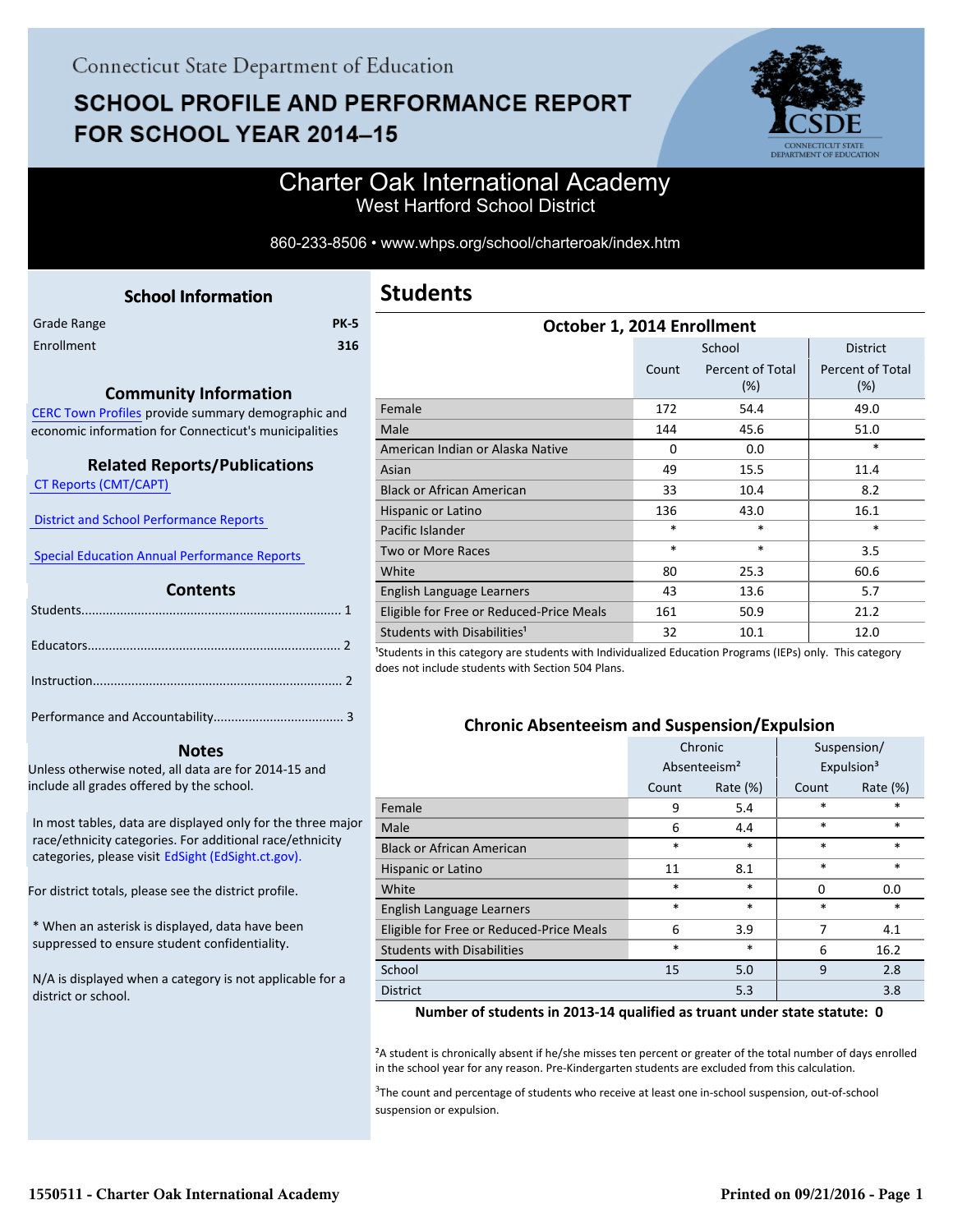## School Profile and Performance Report for School Year 2014-15 Charter Oak International Academy West Hartford School District

### **Educators**

### **Full-Time Equivalent (FTE)<sup>1</sup> Staff**

|                                                           | <b>FTF</b>  |
|-----------------------------------------------------------|-------------|
| <b>General Education</b>                                  |             |
| <b>Teachers and Instructors</b>                           | 26.8        |
| Paraprofessional Instructional Assistants                 | 7.0         |
| <b>Special Education</b>                                  |             |
| <b>Teachers and Instructors</b>                           | 2.0         |
| Paraprofessional Instructional Assistants                 | 3.0         |
| <b>Administrators, Coordinators and Department Chairs</b> |             |
| School Level                                              |             |
| Library/Media                                             |             |
| Specialists (Certified)                                   | 1. $\Omega$ |
| <b>Support Staff</b>                                      | 0.0         |
| Instructional Specialists Who Support Teachers            | 3.8         |
| Counselors, Social Workers and School Psychologists       |             |
| <b>School Nurses</b>                                      | 1.0         |
| Other Staff Providing Non-Instructional Services/Support  | 7.0         |

<sup>1</sup>In the full-time equivalent count, staff members working part-time in the school are counted as a fraction of full-time. For example, a teacher who works half-time in a school contributes 0.50 to the school's staff count.

| <b>Educators by Race/Ethnicity</b>         |       |                         |                         |  |  |  |
|--------------------------------------------|-------|-------------------------|-------------------------|--|--|--|
|                                            |       | School                  | <b>District</b>         |  |  |  |
|                                            | Count | Percent of Total<br>(%) | Percent of Total<br>(%) |  |  |  |
| American Indian or Alaska<br><b>Native</b> | O     | 0.0                     | 0.2                     |  |  |  |
| Asian                                      | 0     | 0.0                     | 1.6                     |  |  |  |
| <b>Black or African American</b>           | 2     | 4.9                     | 2.3                     |  |  |  |
| Hispanic or Latino                         | 0     | 0.0                     | 3.3                     |  |  |  |
| Pacific Islander                           | 0     | 0.0                     | 0.0                     |  |  |  |
| Two or More Races                          | O     | 0.0                     | 0.0                     |  |  |  |
| White                                      | 39    | 95.1                    | 92.6                    |  |  |  |

### **Classes Taught by Highly Qualified Teachers**²

|                                           | Percent of Total (%) |  |  |  |
|-------------------------------------------|----------------------|--|--|--|
| School                                    | 100.0                |  |  |  |
| School Poverty Quartile: Middle           |                      |  |  |  |
| State High Poverty Quartile Schools       | 97.9                 |  |  |  |
| <b>State Low Poverty Quartile Schools</b> | 99.6                 |  |  |  |

<sup>2</sup>Core academic classes taught by teachers who are fully certified to teach in that subject area.

### **Classroom Teacher Attendance, 2013-14**

|                                             | School | <b>District</b> |
|---------------------------------------------|--------|-----------------|
| Average # of FTE Days Absent Due to Illness | 9.2    | 8.5             |
| or Personal Time                            |        |                 |

# **Instruction and Resources**

| <b>School Schedule</b>                |     |                                  |          |  |
|---------------------------------------|-----|----------------------------------|----------|--|
| Days of Instruction                   | 182 | <b>School Hours for Students</b> |          |  |
| <b>Hours of Instruction Per Year</b>  |     | <b>Start Time</b>                | 08:35 AM |  |
| Grades 1-12 and Full-Day Kindergarten | 977 | End Time                         | 03:20 PM |  |
| Half/Extended Day Kindergarten        | N/A |                                  |          |  |

### **Students with Disabilities Who Spend 79.1 to** 100 Percent of Time with Nondisabled Peers<sup>3</sup>

|                              | Count   | Rate $(\%)$ |
|------------------------------|---------|-------------|
| Autism                       | $\ast$  | $\ast$      |
| <b>Emotional Disturbance</b> | N/A     | N/A         |
| Intellectual Disability      | $\star$ | $\star$     |
| Learning Disability          | $\ast$  | $\ast$      |
| Other Health Impairment      | $\ast$  | $\ast$      |
| <b>Other Disabilities</b>    | $\ast$  | $\ast$      |
| Speech/Language Impairment   | 13      | *           |
| School                       | 27      | 100.0       |
| <b>District</b>              |         | 74.8        |

³Ages 6-21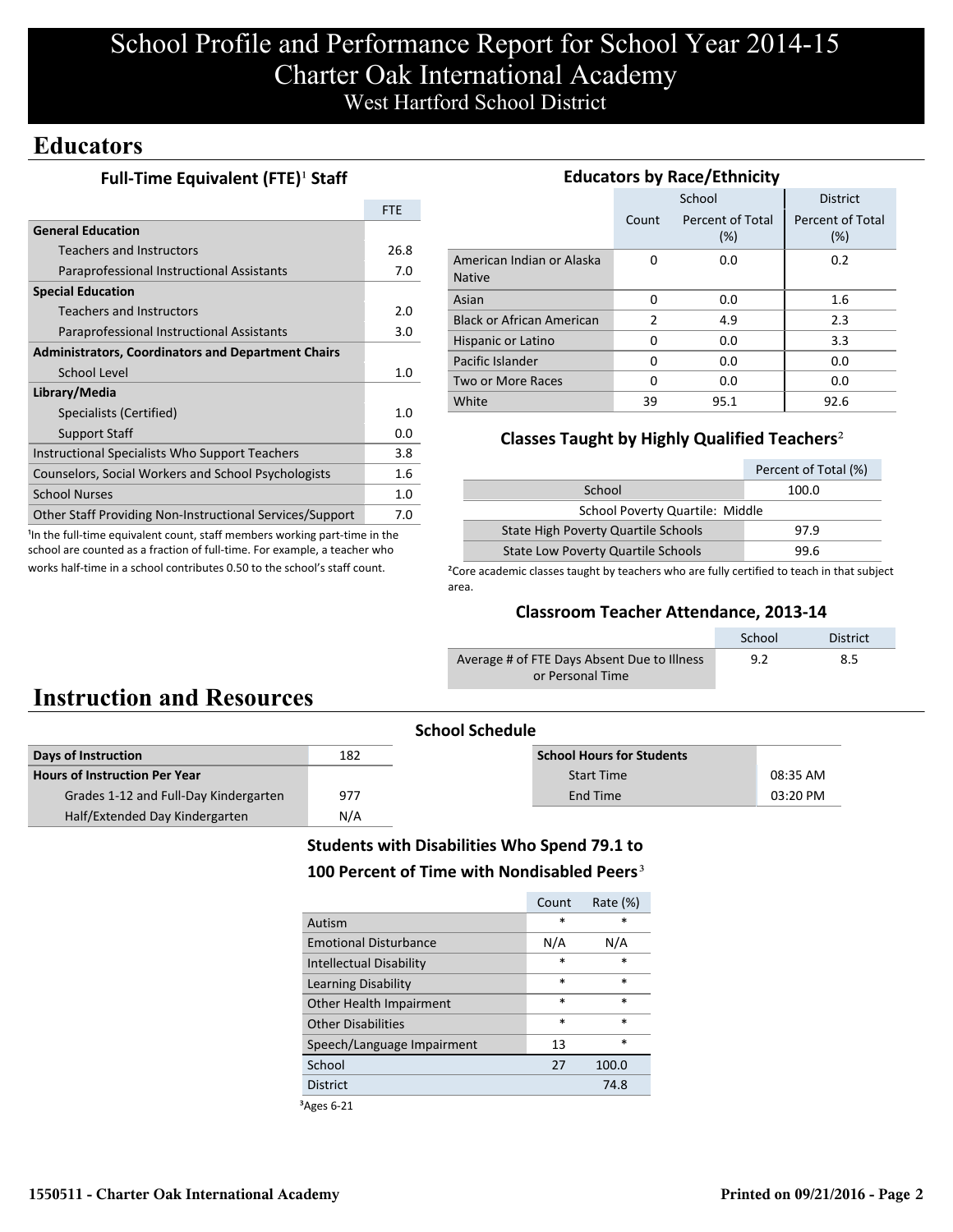# School Profile and Performance Report for School Year 2014-15 Charter Oak International Academy West Hartford School District

## **Performance and Accountability**

### **School Performance Index (SPI)**

A School Performance Index (SPI) for the Smarter Balanced and Connecticut Alternate Assessment(CTAA) is the test performance of both assessments in the respective subject for all students in the school. The SPI ranges in value from 0 to 100 points. Connecticut's ultimate target for a SPI is 75 because in a school with a SPI of 75 or above, students will have performed at or above the 'goal' level on the majority of tests.

|                                              | <b>English Language Arts(ELA)</b> |            | <b>Math</b> |            | <b>Science</b> |            |
|----------------------------------------------|-----------------------------------|------------|-------------|------------|----------------|------------|
|                                              | Count                             | <b>SPI</b> | Count       | <b>SPI</b> | Count          | <b>SPI</b> |
| American Indian or Alaska Native             | 0                                 | N/A        | 0           | N/A        | 0              | N/A        |
| Asian                                        | 25                                | 80.2       | 25          | 73.5       | 14             | $\ast$     |
| <b>Black or African American</b>             | 18                                | $\ast$     | 18          | $\ast$     | 7              | $\ast$     |
| Hispanic or Latino                           | 60                                | 68.6       | 60          | 60.7       | 23             | 51.3       |
| Native Hawaiian or Other Pacific Islander    | 0                                 | N/A        | 0           | N/A        | 0              | N/A        |
| Two or More Races                            | 8                                 | $\ast$     | 8           | $\ast$     | $\ast$         | *          |
| White                                        | 33                                | 82.3       | 33          | 73.4       | 6              | $*$        |
| English Language Learners                    | 32                                | 65.2       | 32          | 60.8       | 13             | $\ast$     |
| Non-English Language Learners                | 112                               | 75.8       | 112         | 67.3       | 41             | 60.5       |
| Eligible for Free or Reduced-Price Meals     | 78                                | 68.8       | 78          | 61.8       | 32             | 52.5       |
| Not Eligible for Free or Reduced-Price Meals | 66                                | 79.0       | 66          | 70.6       | 22             | 63.9       |
| <b>Students with Disabilities</b>            | 23                                | 57.2       | 23          | 49.6       | 6              |            |
| <b>Students without Disabilities</b>         | 121                               | 76.6       | 121         | 68.9       | 48             | 58.2       |
| <b>High Needs</b>                            | 90                                | 67.9       | 90          | 60.6       | 37             | 51.5       |
| Non-High Needs                               | 54                                | 82.7       | 54          | 74.6       | 17             | $\ast$     |
| School                                       | 144                               | 73.5       | 144         | 65.8       | 54             | 57.2       |

### **National Assessment of Educational Progress (NAEP): Percent At or Above Proficient1**

|                        | <b>NAEP 2015</b> |         | <b>NAEP 2013</b> |  |
|------------------------|------------------|---------|------------------|--|
| <b>READING</b>         | Grade 4          | Grade 8 | Grade 12         |  |
| Connecticut            | 43%              | 43%     | 50%              |  |
| <b>National Public</b> | 35%              | 33%     | 36%              |  |
| <b>MATH</b>            | Grade 4          | Grade 8 | Grade 12         |  |
| Connecticut            | 41%              | 36%     | 32%              |  |
| <b>National Public</b> | 39%              | 32%     | 25%              |  |

<sup>1</sup>NAEP is often called the "Nation's Report Card." It is sponsored by the U.S. Department of Education. This table compares Connecticut's performance to that of national public school students. Performance standards for state assessments and NAEP are set independently. Therefore, one should not expect performance results to be the same across Smarter Balanced and NAEP. Instead, NAEP results are meant to complement other state assessment data. To view student subgroup performance on NAEP, click here.

### **Physical Fitness Tests: Students Reaching Health Standard**²

|                      | Percent of Students by Grade <sup>3</sup> (%) |      |      |      | <b>All Tested Grades</b> |             |
|----------------------|-----------------------------------------------|------|------|------|--------------------------|-------------|
|                      | 4                                             | 6    | 8    | 10   | Count                    | Rate $(\%)$ |
| Sit & Reach          | 92.5                                          | N/A  | N/A  | N/A  | 53                       | 92.5        |
| Curl Up              | 84.9                                          | N/A  | N/A  | N/A  | 53                       | 84.9        |
| Push Up              | 66.0                                          | N/A  | N/A  | N/A  | 53                       | 66.0        |
| Mile Run/PACER       | 77.4                                          | N/A  | N/A  | N/A  | 53                       | 77.4        |
| All Tests - School   | 50.9                                          | N/A  | N/A  | N/A  | 53                       | 50.9        |
| All Tests - District | 63.3                                          | 62.5 | 56.5 | 55.8 |                          | 59.7        |

 $2$ The Connecticut Physical Fitness Assessment (CPFA) is administered to all students in Grades 4, 6, 8 and 10. The health-related fitness scores gathered through the CPFA should be used to educate and motivate children and their families to increase physical activity and develop lifetime fitness habits.

<sup>3</sup>Only students assessed in all four areas are included in this calculation.